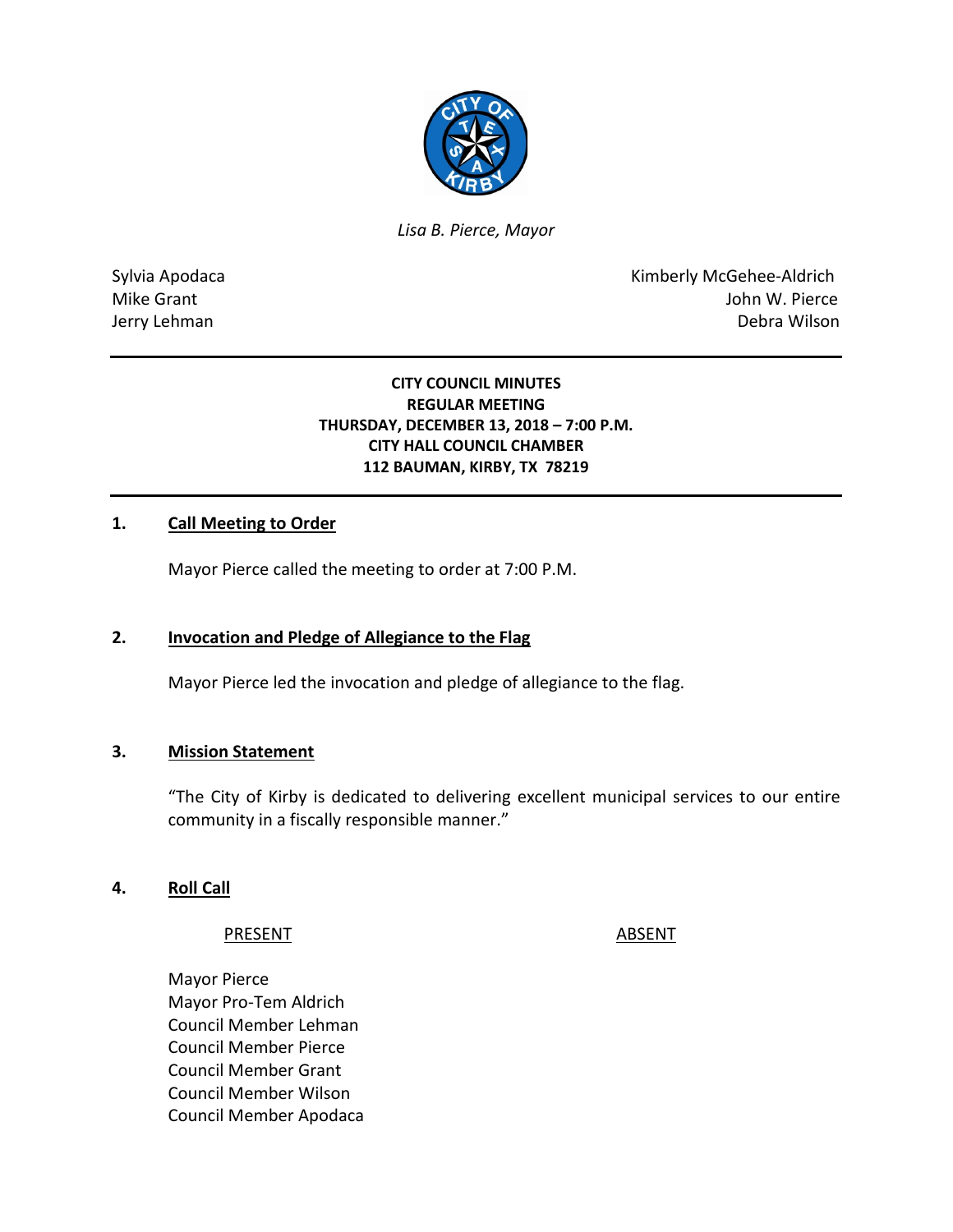Although Mayor Pierce deviated from the agenda, the minutes will be prepared in the order the agenda was posted.

## **5. Citizen Participation**

There were not any citizens signed up to be heard.

### **6. Consideration Of And Action On Minutes**

#### a. Regular Meeting November 29, 2018

Mayor Pro-Tem Aldrich moved to approve the minutes of November 29, 2018; seconded by Council Member Lehman. The motion carried with a 6-0-1 vote.

| AYES: 6 | NAYES: 0 | ABSTAIN: 1 (Council |
|---------|----------|---------------------|
|         |          | Member Apodaca)     |

### **7. Presentation**

a. Delinquent Revenue Collection Report Of Court Fees And Fines And Property Taxes, Linebarger Goggan Blair & Sampson Law Office

Edra Bush, Linebarger, Goggan, Blair & Sampson, L.L.P., presented the 2017-2018 Delinquent Revenue Collection Report of Court Fees and Fines and Property Taxes from Linebarger Goggan Blair & Sampson Law Office.

### **8. Discussion And Possible Action**

## a. Update, Discussion And Possible Action On Binz Engleman Road Reconstruction Project

Mark Hill, Ford Engineering, provided an update on the Binz Engleman Road Reconstruction Project. He stated that the contractor has started Phase III, milling should be finished today, starting on concrete curb and sidewalk demolition. There will not be any demolition during Christmas week starting the  $24<sup>th</sup>$  of December. Construction on the driveways will start after New Year's. He said he will meet with the contractor next week to discuss their schedule and how to recover from the rain and cold weather delays. Phase II is finished and there are some things that need to be addressed, i.e. cracks, gutters and some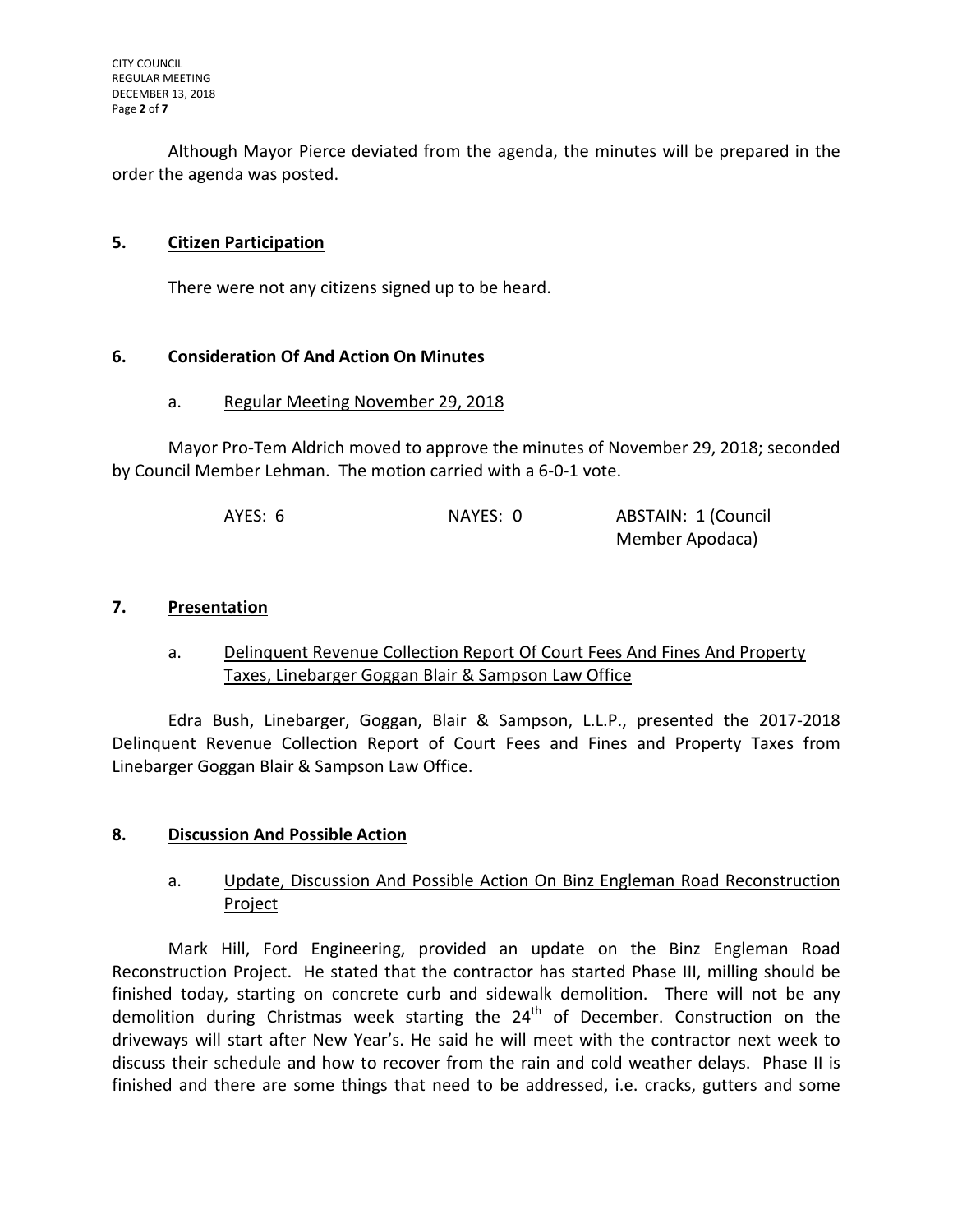outstanding things to be done prior to being accepted. There will be a final punch list of items that the contractor will need to go back and take care of before we accept the project as a City.

# b. Discussion And Possible Action On An Interlocal Agreement With The Texas Department Of Transportation For A Gateway Monument Sign On FM 78

City Manager Vernon provided the history and requirements to submit a proposal on the Gateway Monument Sign on FM 78. The proposal that has been submitted did not include the lighting plans. If we move forward without the lighting plans, we will not be able to install the lighting at a later date.

Council Member Grant moved to table this item until the December 27, 2018 Council meeting; seconded by Council Member Lehman. With all voting, "aye" the motion carried with a 7-0 vote.

AYES: 7 NAYES: 0

## c. Discussion And Possible Action To Dissolve The Parks And Recreation Committee

Mayor Pro-Tem Aldrich said she requested this item be placed on the agenda to discuss the possibility of dissolving the Parks and Recreation Committee due to the fact they are unable to have a quorum for meetings.

City Manager Vernon said if the Committee is dissolved we need to know on an annual basis how many events are we going to have and then we can prepare for those events in advance.

There was discussion regarding whether to dissolve or revamp the Committee. If Council agrees to dissolve the Committee, then on the January 12, 2019 Council agenda place an item to identify the events the City will conduct.

Council Member Grant moved to dissolve the Parks and Recreation Committee; seconded by Council Member Wilson. With all voting, "aye" the motion carried.

AYES: 7 NAYES: 0

d. Discussion And Possible Action To Accept Donna Dryja's Resignation From Beautification And Recycle Committee And Building And Standards Commission, Effective November 30, 2018

Mayor Pierce read Donna Dryja's letter of resignation.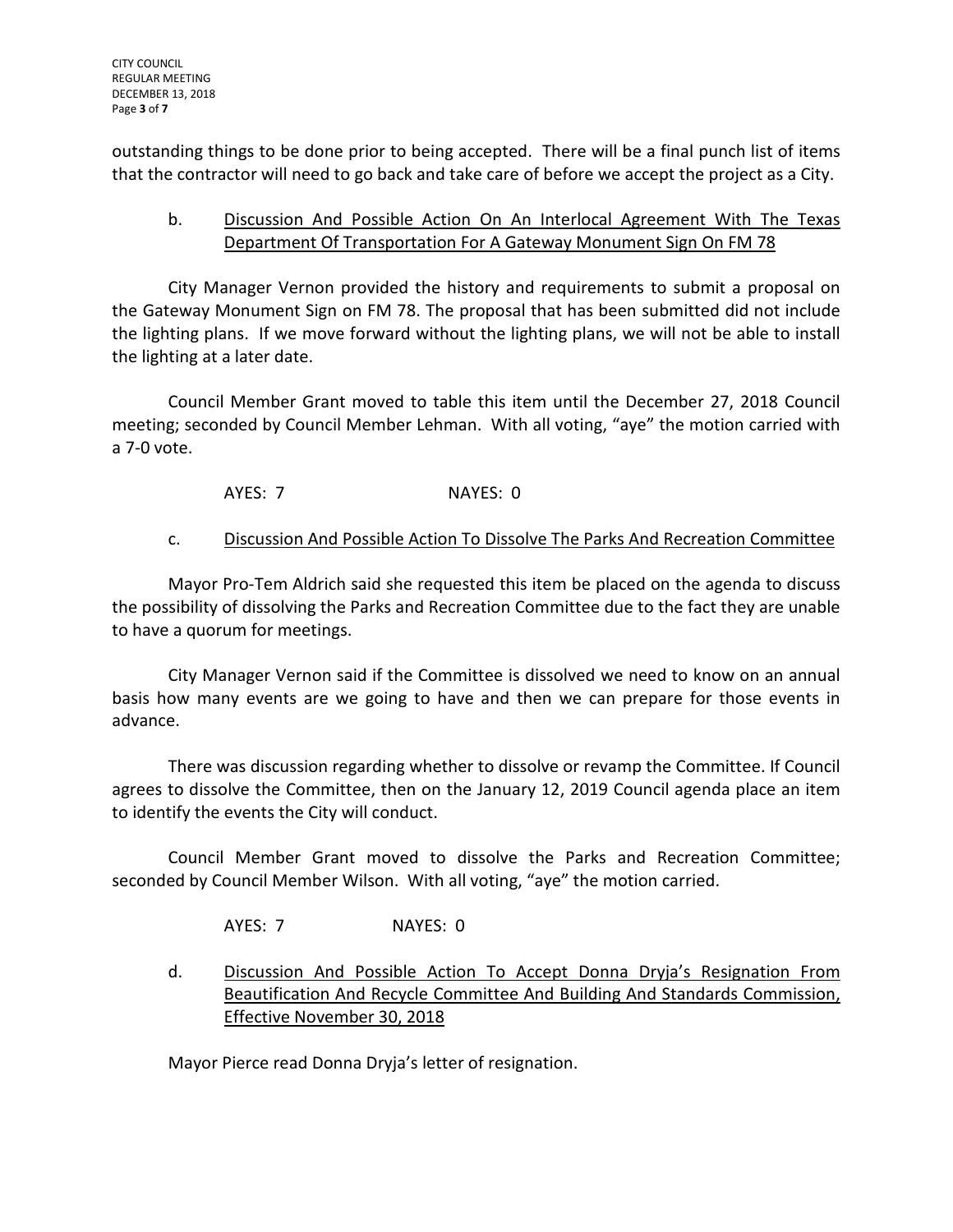Council Member Wilson moved to accept Donna Dryja's resignation from Beautification and Recycle Committee and Building and Standards Commission, effective November 30, 2018; seconded by Mayor Pro-Tem Aldrich. With all voting, "aye" the motion carried with a 7-0 vote.

AYES: 7 NAYES: 0

Mayor Pierce opened items 8. e., f., and g. and stated there is no requirement that the City Council accept resignations from the Board members of the Senior Center Corporation. Both Articles of Incorporation and By-Laws indicate that there can be resignations, but there is no provision in either document for acceptance of the resignations.

e. Discussion And Possible Action To Accept Audrey Eklund's Resignation From Kirby Senior Corporation Board Of Directors, Effective Immediately

Mayor Pierce read the letter of resignation dated November 28, 2018, signed and dated by Audrey Eklund, tendering her resignation effective immediately from the Board.

f. Discussion And Possible Action To Accept Jeff Eklund's Resignation From Kirby Senior Center Corporation Board Of Directors, Effective Immediately

Mayor Pierce read the letter of resignation dated November 28, 2018, signed and dated by Jeff Eklund, tendering his resignation effective immediately from the Board.

g. Discussion And Possible Action To Accept Glenda Bayer's Resignation From Kirby Senior Center Corporation Board Of Directors, Effective Immediately

Mayor Pierce read the letters of resignation dated November 28, 2018, signed and dated by Glenda Bayer, tendering her resignation effective immediately from the Board.

h. Discussion And Possible Action On Appointing Member(s) To The Beautification And Recycle Committee

There were not any applications submitted for appointment.

i. Discussion And Possible Action On Appointing Member(s) To The Building And Standards Commission

There were not any applications submitted for appointment.

j. Discussion And Possible Action On Current City Of Kirby Sales And Property Tax Allocations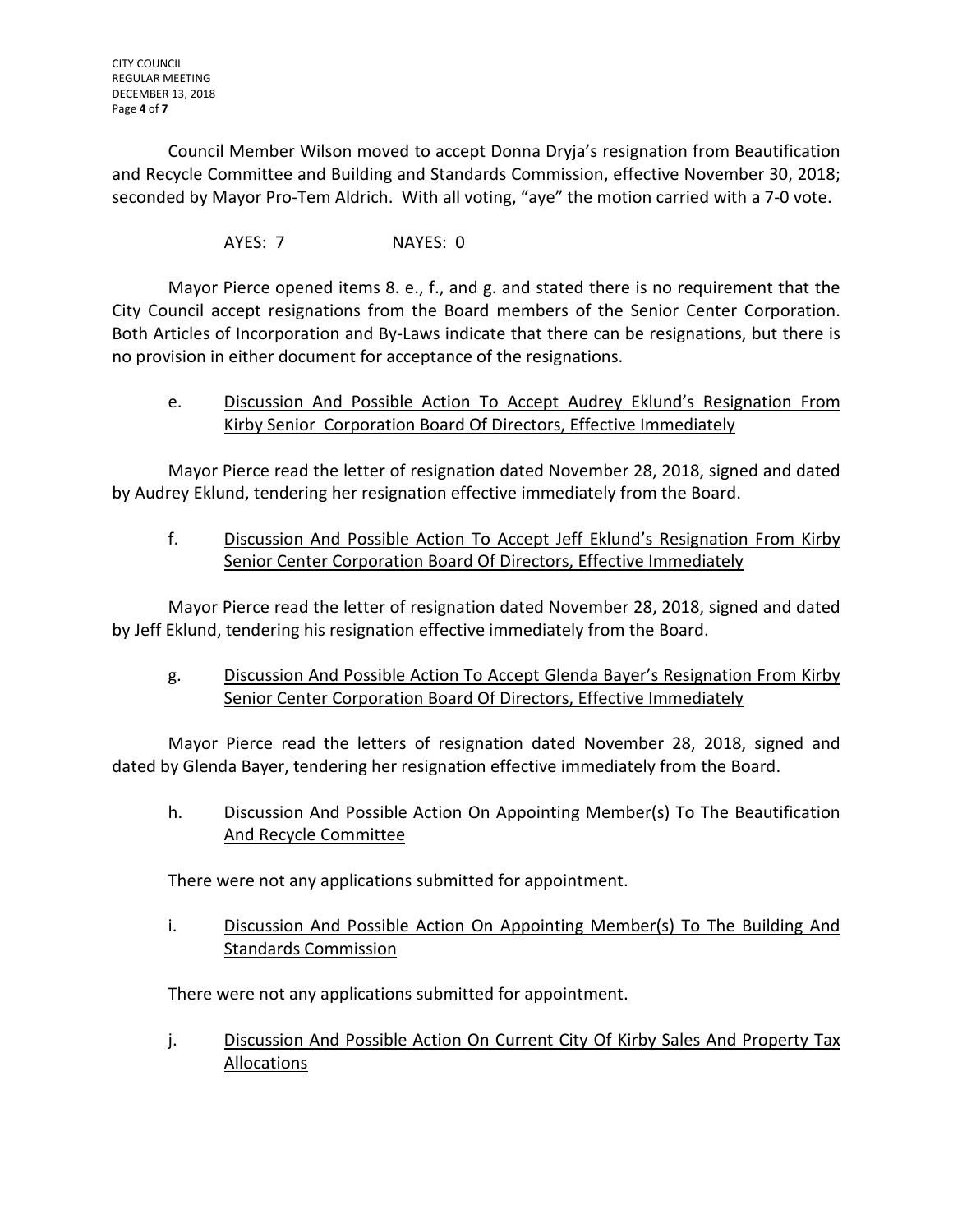Tina Ynfante, Finance Director, provided current City of Kirby sales and property tax allocations. State tax – 6.25%; Kirby 1.25%; Crime Control Prevention District .25%; San Antonio Metro Transit Authority (SAMTA) .50% = Total 8.25%. The City of Kirby is already at the maximum percent sales tax. We would have to reallocate the sales tax of Kirby and Crime Control District for any other Special Purpose District. She said the property tax is for Interest and Sinking Fund and Maintenance & Operation.

# k. Discussion And Possible Action On Economic Development Incentive Programs

City Manager Vernon said Council Member Lehman asked Council to consider other economic development incentives in order to promote economic development. The first one to look at was allocating Type B sales tax which is an economic development incentive, but cities cannot exceed the 8.25% maximum sales tax. Ms. Vernon explained the process to be eligible to become a Type B Economic Development Corporation.

Mayor Pierce commended the Economic Development Committee for working tirelessly and reaching out with what they do have to work with.

City Manager Vernon said staff will continue working with the Committee.

# l. Discussion And Possible Action In Regard To City Participation In Costs For Repairs To Gibbs Sprawl Road

City Manager Vernon provided background information from the May 10, 2018 Council meeting when QuikTrip presented their request to cost share on this project to repair Gibbs Sprawl Road from FM 78 to the end of their section behind their building. The final cost was \$45,988.50 to repair Gibbs Sprawl Road from FM 78 to their section of Gibbs Sprawl Road. The cost to repair from QuikTrip's section behind their building to Kirby's city limit is an additional \$51,000.00 and the City of Kirby will be solely responsible for that cost. Ms. Vernon recommended reimbursing QuikTrip for the work that has already been completed. City Council can look at the cost for the remaining repairs and if it exceeds \$50,000 the City would have to go through the bid process and QuikTrip would not be involved.

Council Member Wilson said she was concerned about water collecting on the corner of Gibbs Sprawl Road and FM 78 during the last rain and asked if this will be repaired?

Gilbert Salas, Director of Public Works explained the repair to the grades has caused this.

City Manager Vernon stated at this time we have not allocated any funds because the repair did not go to the end of the city limits.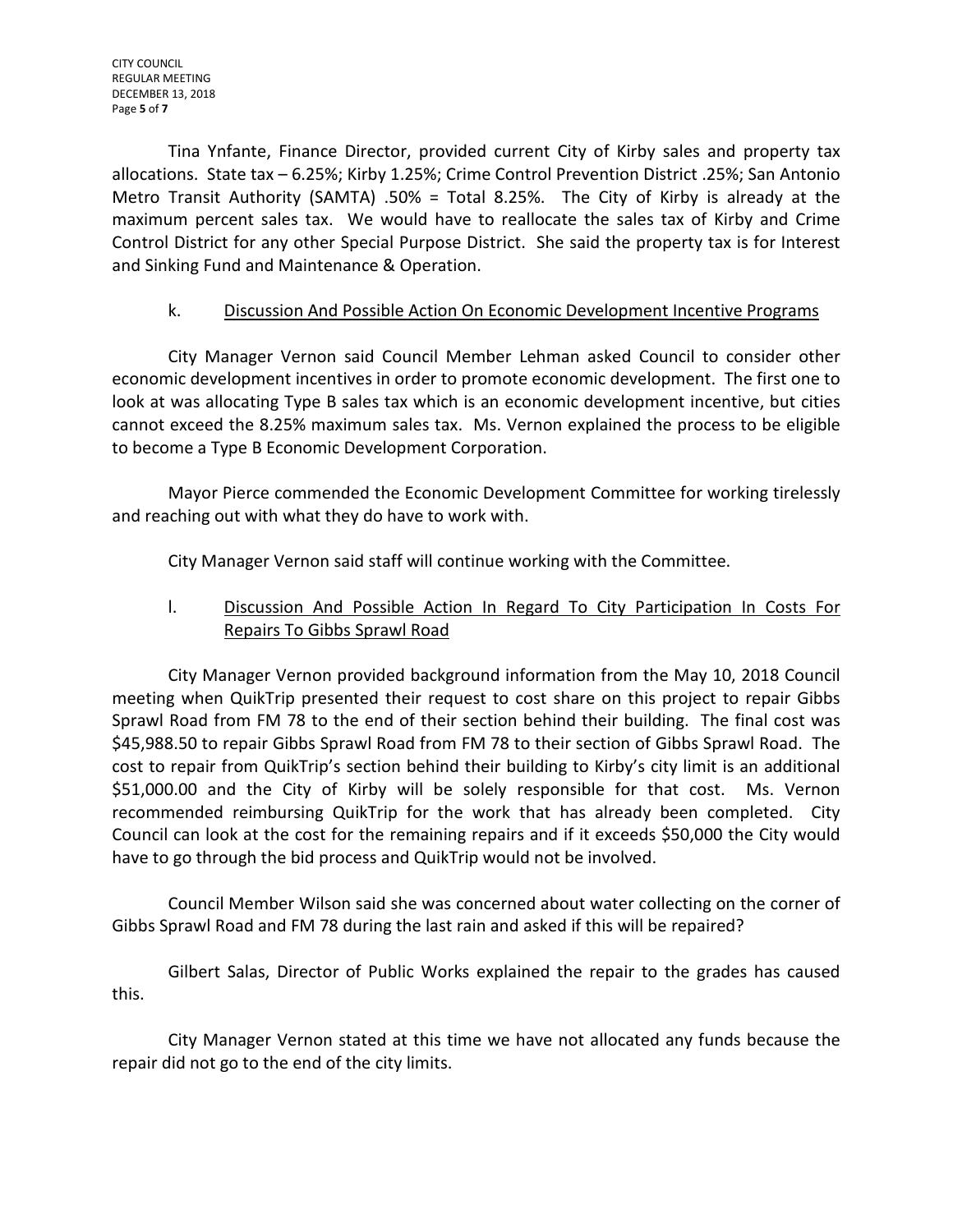Council Member Pierce moved to authorize the City to participate in the amount of \$22,994.25 for repairs to Gibbs Sprawl; seconded by Council Member Grant. With all voting, "aye" the motion carried with a 7-0 vote.

AYES: 7 NAYES: 0

# m. Discussion And Possible Action In Regard To Animal Facility Including Operations, Trailer, and Kennels

Mayor Pierce said she requested this item due to recent comments on social media. Lt. Laymon, Kirby Police Department, provided body camera footage.

There was no action on this item.

## **9. Requests and Announcements**

# a. Requests By Mayor And Council Members For Items To Be Placed On Future City Council Agendas And Announcements On City Events/Community Interests

Council Member Apodaca – She said last weekend she saw scooters in Ceja Park. The following day one was gone and a van picked up the last one. San Antonio has a lot of trouble with them; she didn't think this would be a popular thing in Kirby.

City Manager Vernon said staff has been notified by residents and staff will research this and place on the January 24, 2019 council agenda.

Council Member Wilson – She asked that the Senior Center be placed on the next agenda to provide a copy of their budget and financial report. She thanked those who volunteered to serve on the Board, and unfortunately resigned.

Council Member Grant - He asked that Council look into adopting an ordinance that limits sales of tobacco products to individuals 21 years old and over only. He asked that this item be placed on an agenda in February to allow enough time for research.

Mayor Pierce – She thanked the Police Department for their 'Cookies with Santa' event this past weekend. It was a great success with Kirby Baptist Church singing carols. On December 16 at 5:00 P.M. Kirby Fire Department will start the Annual Santa thru Kirby. She wished everyone a Merry Christmas.

### **10. Adjournment**